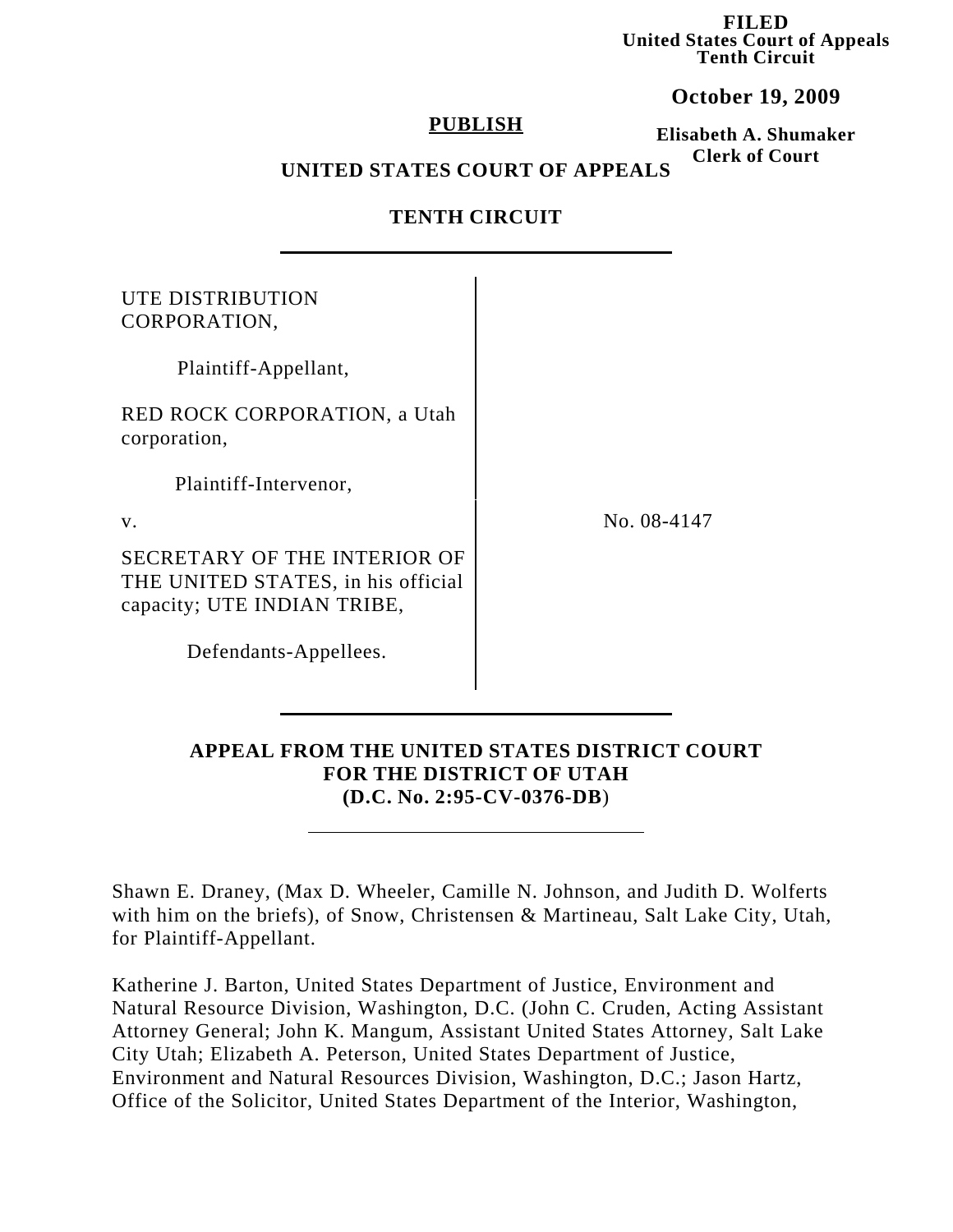D.C., of counsel, with her on the brief), for Defendant-Appellee Secretary of the Interior.

Tod J. Smith of Whiteing & Smith, Boulder, Colorado, for Defendant-Appellee Ute Indian Tribe.

Before **HENRY,** Chief Circuit Judge, **BRISCOE,** and **LUCERO**, Circuit Judges.

**BRISCOE**, Circuit Judge.

Plaintiff Ute Distribution Corporation (UDC) appeals from a decision of the district court denying UDC's claim for a declaration that the Secretary's implementation of the 1954 Ute Partition and Termination Act, 25 U.S.C. §§ 677 et seq., did not provide for an equitable and practicable division and distribution of water rights between the "mixed-blood" and "full-blood" members of the Ute Indian Tribe, and that, consequently, such rights are currently held in trust by the Secretary for the mixed-blood members.<sup>1</sup> Exercising jurisdiction pursuant to 28 U.S.C. § 1291, we conclude that UDC's action was untimely filed. Accordingly, we affirm the district court's dismissal of UDC's claim and remand only so that the district court may amend its judgment to reflect this as the basis for the judgment.

<sup>&</sup>lt;sup>1</sup> The legislation at issue, the parties, and the court below used the terms "mixed blood" and "full blood." We repeat those terms solely for consistency.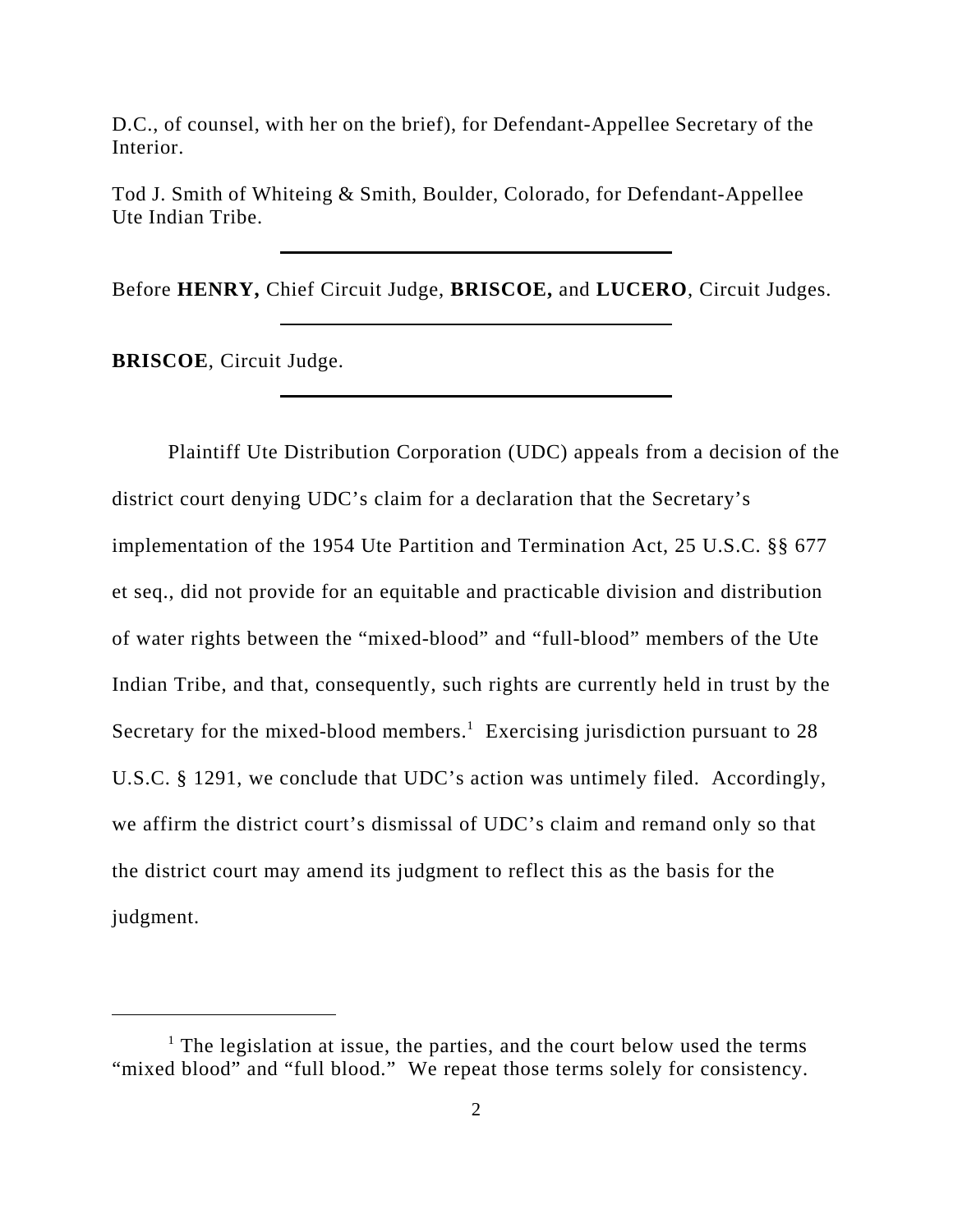#### *Factual background*

I

Between 1953 and the mid-1960's, a period commonly referred to as the "termination era," Congress "endeavored to terminate [the federal government's] supervisory responsibilities for Indian tribes." South Carolina v. Catawba Indian Tribe, Inc., 476 U.S. 498, 503 (1986). Consistent with that policy, on August 27, 1954, Congress enacted the Ute Partition and Termination Act (UPA), 25 U.S.C. §§ 677 et seq. The express purpose of the UPA was "to provide for the partition and distribution of the assets of the Ute Indian Tribe [(Tribe)] of the Uintah and Ouray Reservation [(Reservation)] in Utah between the mixed-blood and fullblood members thereof; for the termination of Federal supervision over the trust, and restricted property, of the mixed-blood members of said tribe; and for a development program for the full-blood members thereof, to assist them in preparing for termination of Federal supervision over their property." 25 U.S.C. § 677. At the time of the UPA's enactment, the Tribe owned "cash, accounts receivable, and land" estimated to be worth \$20,702,885, as well as "additional assets consisting of oil, gas, and mineral rights (principally oil shale deposits underlying the reservation), and unadjudicated and unliquidated claims against the United States." Affiliated Ute Citizens of Utah v. United States, 406 U.S. 128, 134 (1972).

Implementation of the UPA began with the preparation and submission, by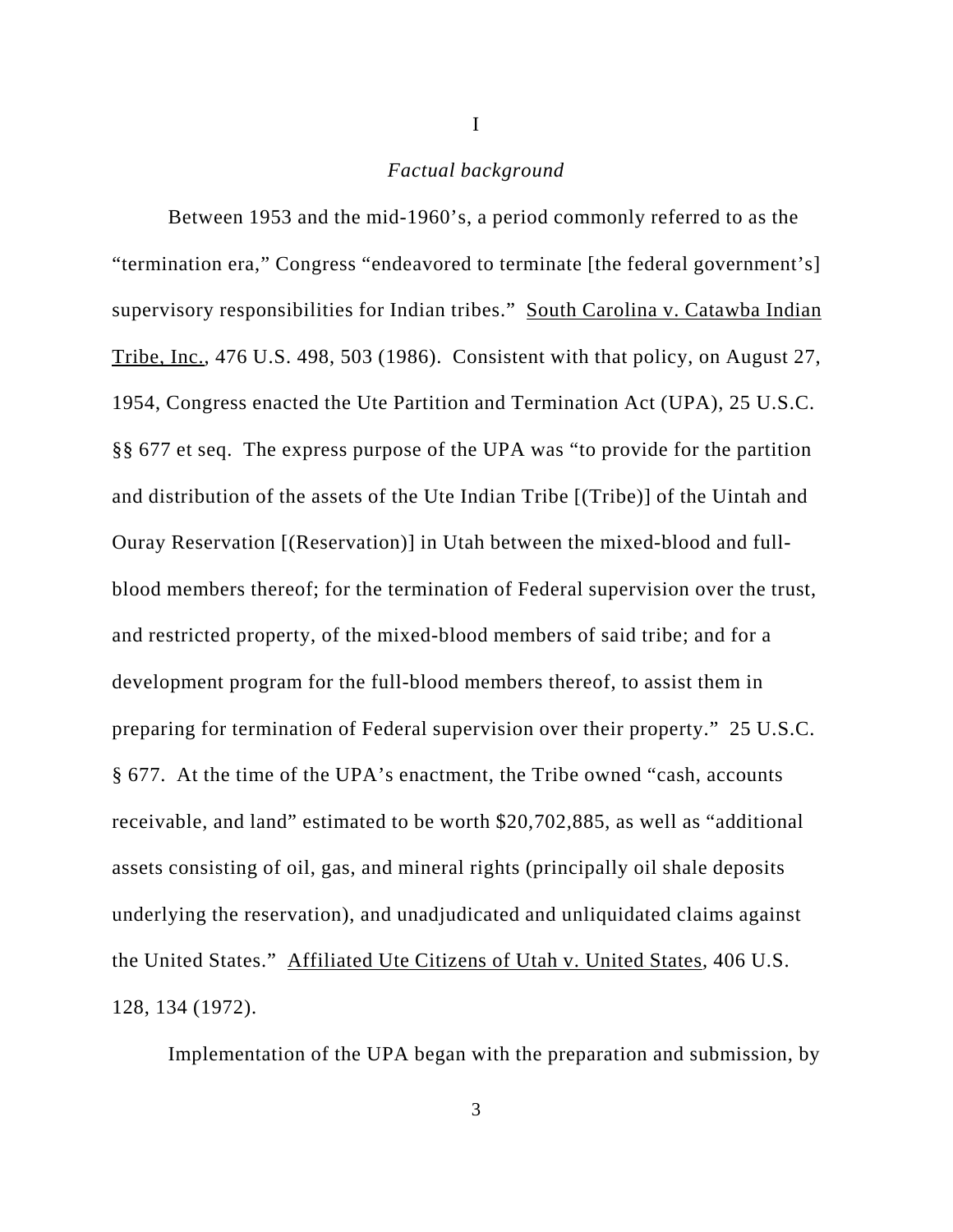the Tribe, of "roll[s] of [its] full-blood" and "mixed-blood members . . . [that were] living on August 27, 1954." 25 U.S.C. § 677g. Those membership rolls were finalized and published on April 5, 1956. 21 Fed. Reg. 2208-20 (Apr. 5, 1956). "The rolls listed 490 mixed-bloods and 1,314 full-bloods, a total of 1,804. The ratio was 27.16186% mixed-bloods and 72.83314% full-bloods." Affiliated Ute Citizens, 406 U.S. at 135 n.5. The UPA provided that, "[e]ffective on the date of publication of the[se] final rolls," membership in the Tribe "consist[ed] exclusively of full-blood members," and "[m]ixed-blood members" were deemed to "have no interest [in the Tribe] except as otherwise provided" in the UPA. 25 U.S.C. § 677d.

The next step in the implementation of the UPA was the "division of the assets of the [T]ribe that [we]re then susceptible to equitable and practicable distribution." 25 U.S.C.  $\S 677i$ . This step was to be carried out by "[t]he [T]ribal [B]usiness [C]ommittee representing the full-blood group, and the authorized representatives of the mixed-blood group  $\dots$ ." Id. Pursuant to authority granted by the UPA, the mixed-bloods created an unincorporated association, Affiliated Ute Citizens of the State of Utah (AUC), to act as their

<sup>&</sup>lt;sup>2</sup> Section 677i also provided that "[a]ll unadjudicated or unliquidated claims against the United States, all gas, oil, and mineral rights of every kind, and all other assets not susceptible to equitable and practicable distribution [were to] be managed jointly by the Tribal Business Committee and the authorized representatives of the mixed-blood group, subject to such supervision by the Secretary as [wa]s otherwise required by law," for the benefit of both the fullbloods and the mixed-bloods. 25 U.S.C. § 677i.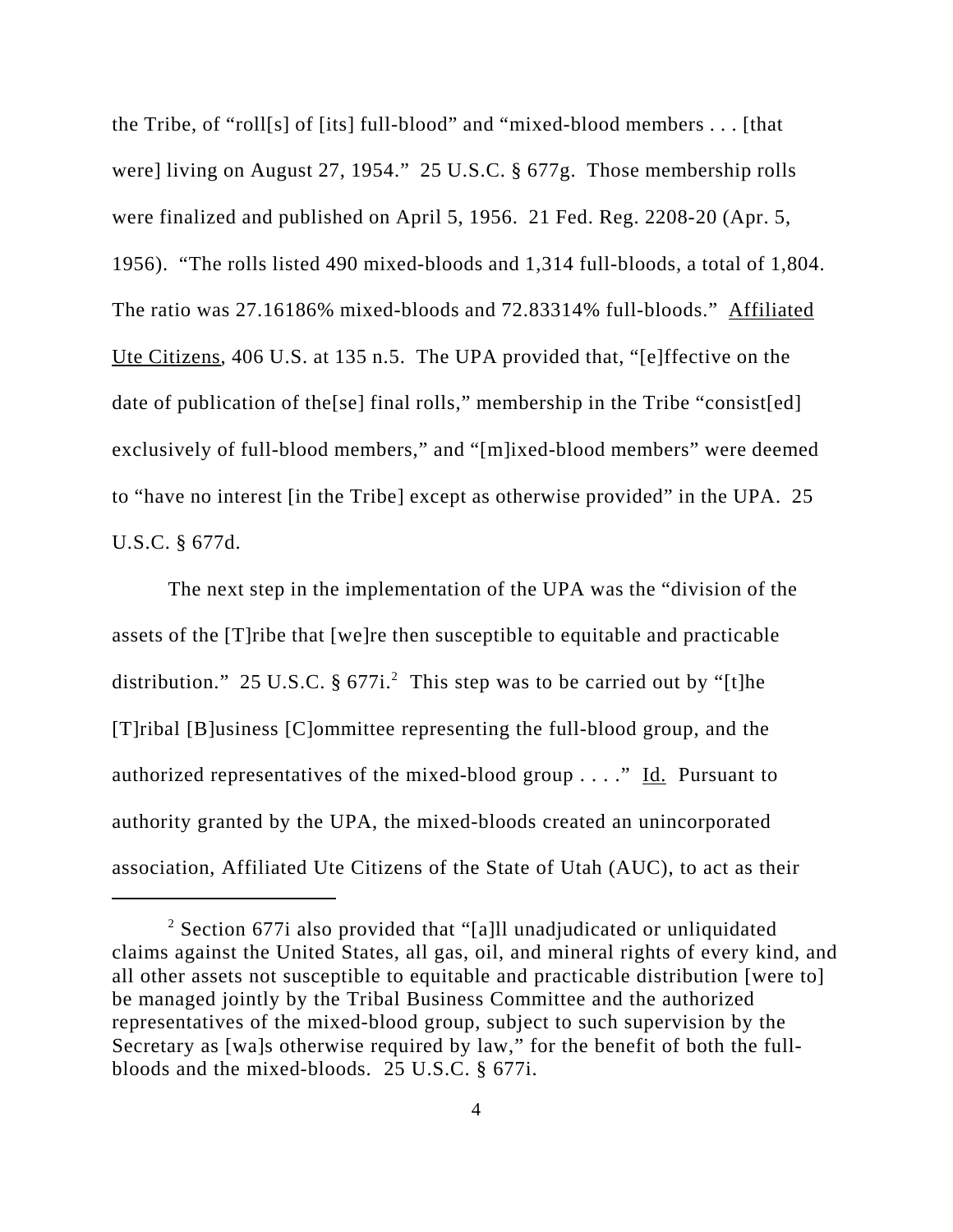authorized representative. 25 U.S.C. § 677e; App. at 130. In October 1956, the AUC and the Tribal Business Committee agreed upon a "Plan for Division of Assets" (Plan for Division). App. at 127-141.

Section X of the Plan for Division, entitled "Land," provided for the division of the Tribe's land. Id. at 133-135. It identified five categories of land (i.e., "Land Unsatisfactory for Division," "Assigned Lands," "Range Lands," "Timber Land," and "Other Lands") and made specific provision for each. Subsection F thereof, entitled "Water Rights," provided as follows:

All water and water rights pertinent to the lands involved or generally used in connection therewith whether represented by shares of stock in a corporation or otherwise and all potential water rights that may subsequently attach to the lands to be divided shall be considered in arriving at the fair value of the lands divided and shall be considered as running with the lands.

Id. at 135 (emphasis in original).

In November 1956, the Secretary, through the Acting Commissioner of the

Bureau of Indian Affairs, approved, with minor changes, the Plan for Division.

Id. at 142-44. In doing so, the Secretary made the following recommendation to

the Tribal Business Committee and the AUC's Board of Directors:

[W]e recommend to you, in fact urge you, to give serious consideration to the obtaining of unimpeachable qualified independent advice in the matter of review of proposed plans for division of the lands falling within [the "Other Lands"] classification, and such similar review as you may deem advisable covering your entire real estate partition.

Id. at 143. In late 1957 and early 1958, the Tribal Business Committee, AUC's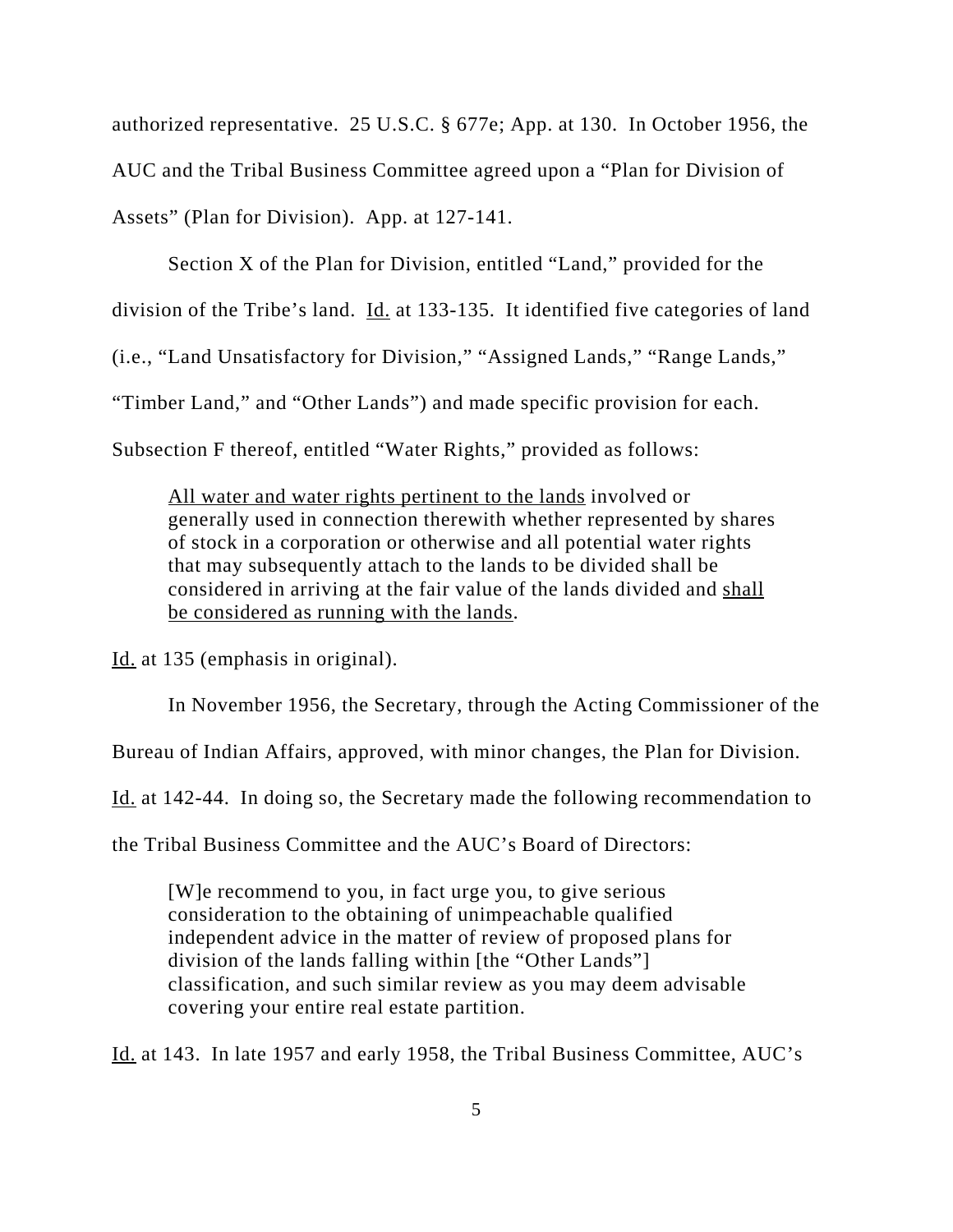Board of Directors, and AUC membership adopted resolutions approving the Plan of Division. Id. at 1162-1179. The resolutions adopted by the AUC board and membership confirmed that the division of assets outlined in the Plan of Division was "satisfactory, equitable, practicable and based upon the relative number of persons comprising the final membership roll of each group." Id. at 1169, 1174- 75. On March 24, 1958, the Commissioner of Indian Affairs, acting on behalf of the Secretary, approved the division of assets, finding that it was "made in a manner equitable to the two groups and within the legal authority of the" UPA. Id. at 1209.

Following the adoption and approval of the Plan for Division, the mixedbloods, as required by the UPA, 25 U.S.C. § 677*l*, prepared and ratified a Plan for Distribution of the mixed-bloods' assets among the members of the mixed-blood group. Id. at 147. In accordance with the Plan for Distribution and the UPA, the mixed-bloods in turn formed three corporations to manage their assets. Two of those were non-profit grazing corporations (Range Corporations) created to manage approximately 172,000 acres of former tribal range lands that, pursuant to the Plan for Division, belonged exclusively to the mixed-bloods. Each mixedblood member surrendered his or her individual interest in the range lands in return for stock in the Range Corporations (which shares could, in the discretion of each member, be leased or sold). <u>Id.</u> at 161. Fee patents were then issued conveying to the Range Corporations all of the range lands, as well as "all the

6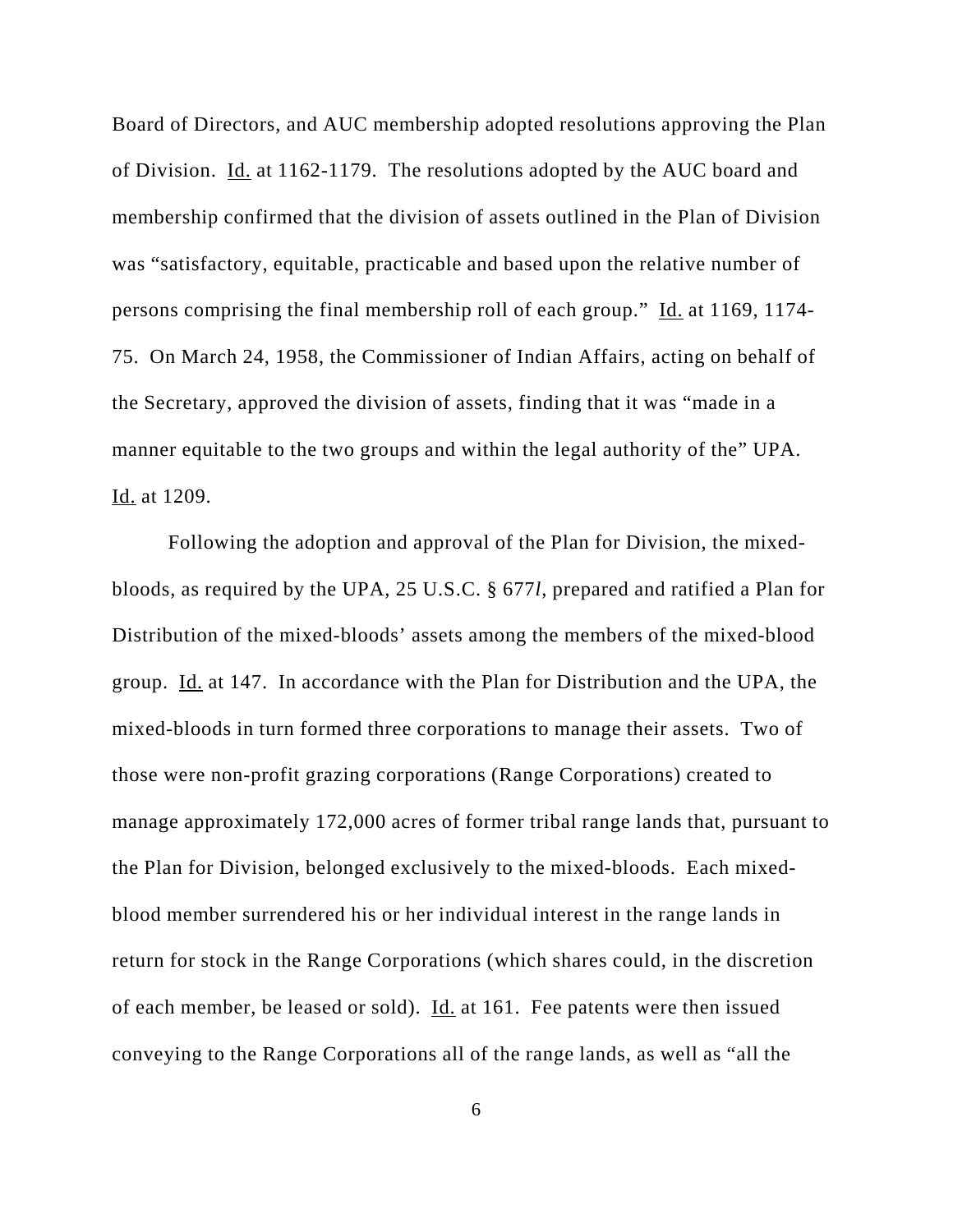rights, privileges, immunities, and appurtenances, of whatsoever nature," that were connected therewith.<sup>3</sup> Id. at 1261-74. The only exceptions to these conveyances were "all minerals and mineral rights, including oil and gas," which were "reserved to the  $\dots$  Tribe  $\dots$  and the  $[AUC] \dots$ ." Id.

The third corporation created by the mixed-bloods in connection with the Plan for Distribution was the UDC. Id. at 652. UDC was created to

manage jointly with the Tribal Business Committee . . . all unadjudicated or unliquidated claims against the United States, all gas, oil, and mineral rights of every kind, and all other assets susceptible to equitable and practicable distribution to which the mixed-blood members of said tribe . . . [were then], or m[ight] thereafter become entitled . . . and to receive the proceeds therefrom and to distribute the same to the stockholders of [UDC] ....

Id. at 654 (UDC Articles of Incorporation).

Shortly after the Plan for Distribution received final approval, the Tribe and AUC jointly hired an engineering consultant named E. L. Decker to study and produce a report regarding the water rights on the Reservation. Id. at 2724. In doing so, both the Tribe and the AUC acknowledged that "before a distribution of lands and assignment of lands c[ould] be fully completed many irrigation problems ha[d] to be solved  $\dots$ ." Id. Decker completed his report on December 12, 1960. The report identified all practicably irrigable acreage within the

<sup>&</sup>lt;sup>3</sup> By May of 1963, the Tribe "had purchased all but 48 [R]ange [C]orporation units . . . ." Hackford v. First Sec. Bank of Utah, 521 F. Supp. 541, 548 (D. Utah 1981). The Range Corporations "were eventually dissolved and the 39 mixed-bloods whose shares had not been sold to the tribe received individual interests in grazing land." Id.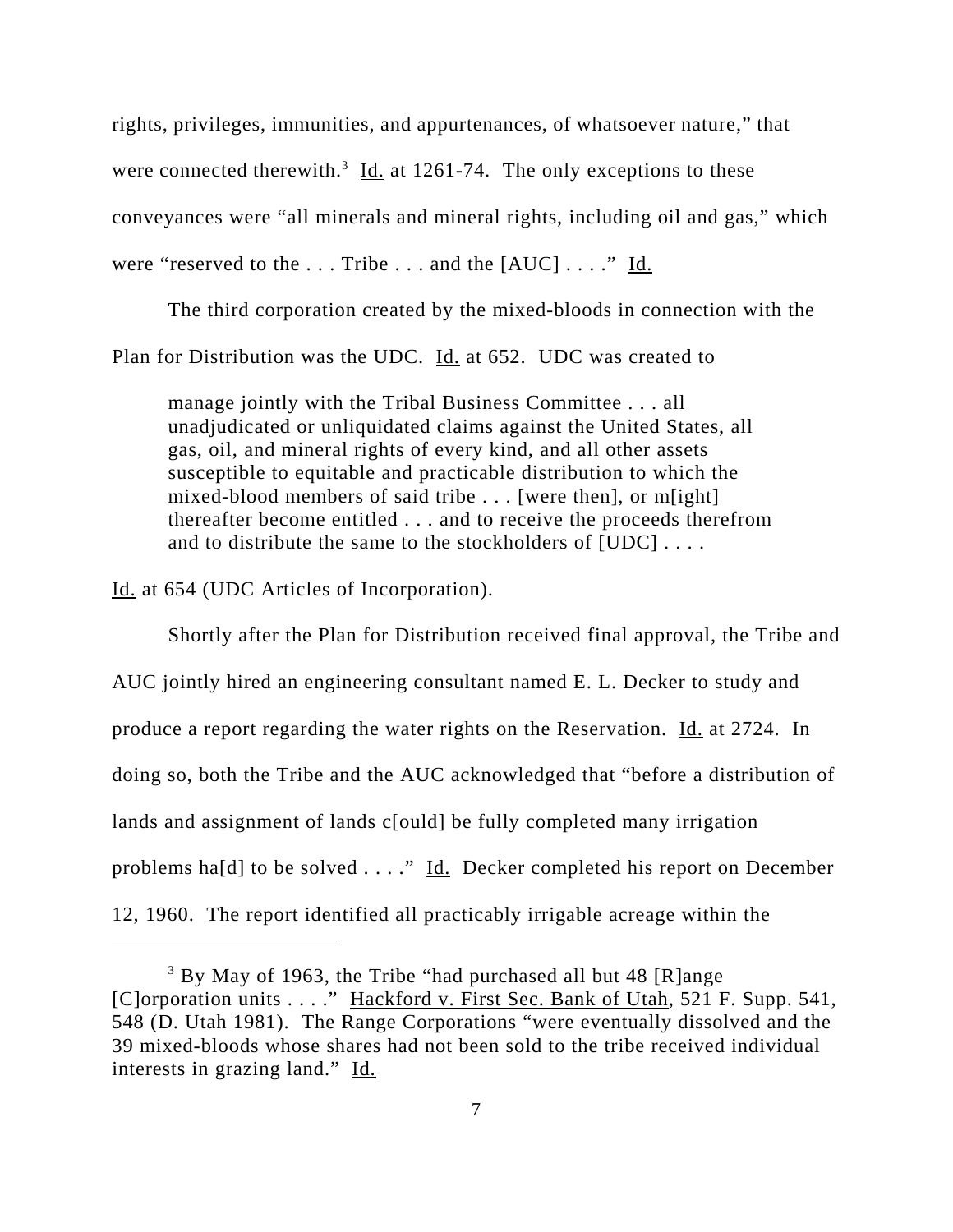Reservation, and in turn used this as the basis for quantifying the tribal reserved water rights.

On August 26, 1961, the Secretary issued a proclamation finalizing the termination of the mixed-blood group from the Tribe. The proclamation stated, in pertinent part, "that effective midnight August 27, 1961," mixed-blood members of the Tribe would "not be entitled to any of the services performed for Indians because of [their] status as . . . Indian[s]," and "[a]ll statutes of the United States which affect Indians because of their status as Indians [would] no longer be applicable to [mixed-bloods] . . . , and the laws of the several States shall apply to [mixed-bloods] in the same manner as they apply to other citizens within their jurisdiction." Id. at 1432 (26 Fed. Reg. 8042 (Aug. 24, 1961)).

On March 14, 1969, AUC filed suit in what was then known as the United States Court of Claims alleging generally "that the Federal Government failed to divide the . . . Tribe's assets properly pursuant to the [UPA], and that they received less than that to which they were entitled." Affiliated Ute Citizens of Utah v. United States, 199 Ct. Cl. 1004 (Ct. Cl. 1972). AUC's petition alleged, in particular, that the UPA "expressly required the United States to convey to the individual 'mixed-blood' members their share of [the Tribe's] water rights," but that those members "ha[d] not been granted, either directly or indirectly, their undivided 27.16186% of said water and water rights, nor any water or water rights whatsoever . . . ." App. at 2767.

8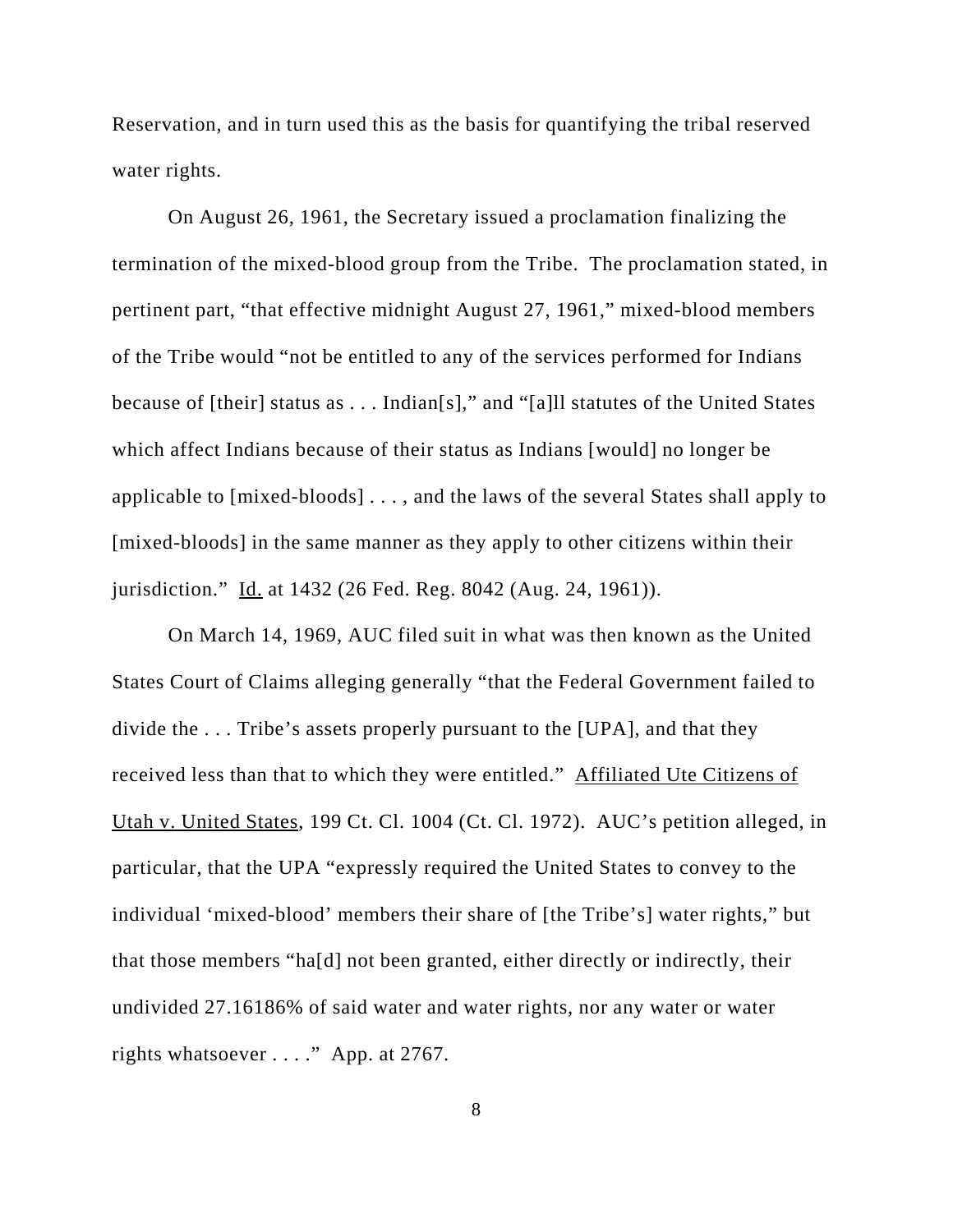On October 28, 1977, after eight years of litigation, the Court of Claims

issued a final decision granting summary judgment in favor of the United States.

Affiliated Ute Citizens of Utah v. United States, No. 156-69, 1997 WL 25897 (Ct.

Cl. Oct. 28, 1977). In doing so, the Court of Claims stated:

We find nothing in the record to shake our conviction that any acts for which the Federal Government might have been liable occurred by 1961, leaving plaintiffs' 1969 filing untimely. The purpose of the termination act was to end the tribal status of mixed-blood Utes and to convert their status to that of ordinary American citizens. The division and distribution of assets of which plaintiffs complain were effected by 1961, all intangible assets being conveyed either in the form of shares in the Ute Distribution Corporation or as appurtenant to land; whatever claims plaintiffs may have had matured then and became barred by the statute of limitations in 1967. Plaintiffs contend that their rights matured in 1966, when the range corporations were dissolved and certain of their assets were acquired by the tribe. But, whatever rights the mixed-bloods took were fixed in 1961, after which the Federal Government took no actions affecting the parties' division of assets. The later payment of money by the Government to the Ute Distribution Corporation does not affect this conclusion, since the relative shares of that corporation were finally fixed by 1961. Neither do we find merit to plaintiffs' contention that they did not know and could not have known that all assets were being divided by the termination procedures. Defendant's numerous citations to the statute, to pre-termination correspondence, and to the plans for division and distribution, leave us no doubt that the mixed-bloods had notice of the finality of the termination procedures. In short, plaintiffs have pointed to no evidence, and we can find none ourselves, establishing a continued federal responsibility for claimed assets of the mixed-bloods beyond the time of the termination proclamation.

Id., 1997 WL 25897 at \*1.

#### *Procedural background*

On April 24, 1995, UDC filed the instant action against the Secretary and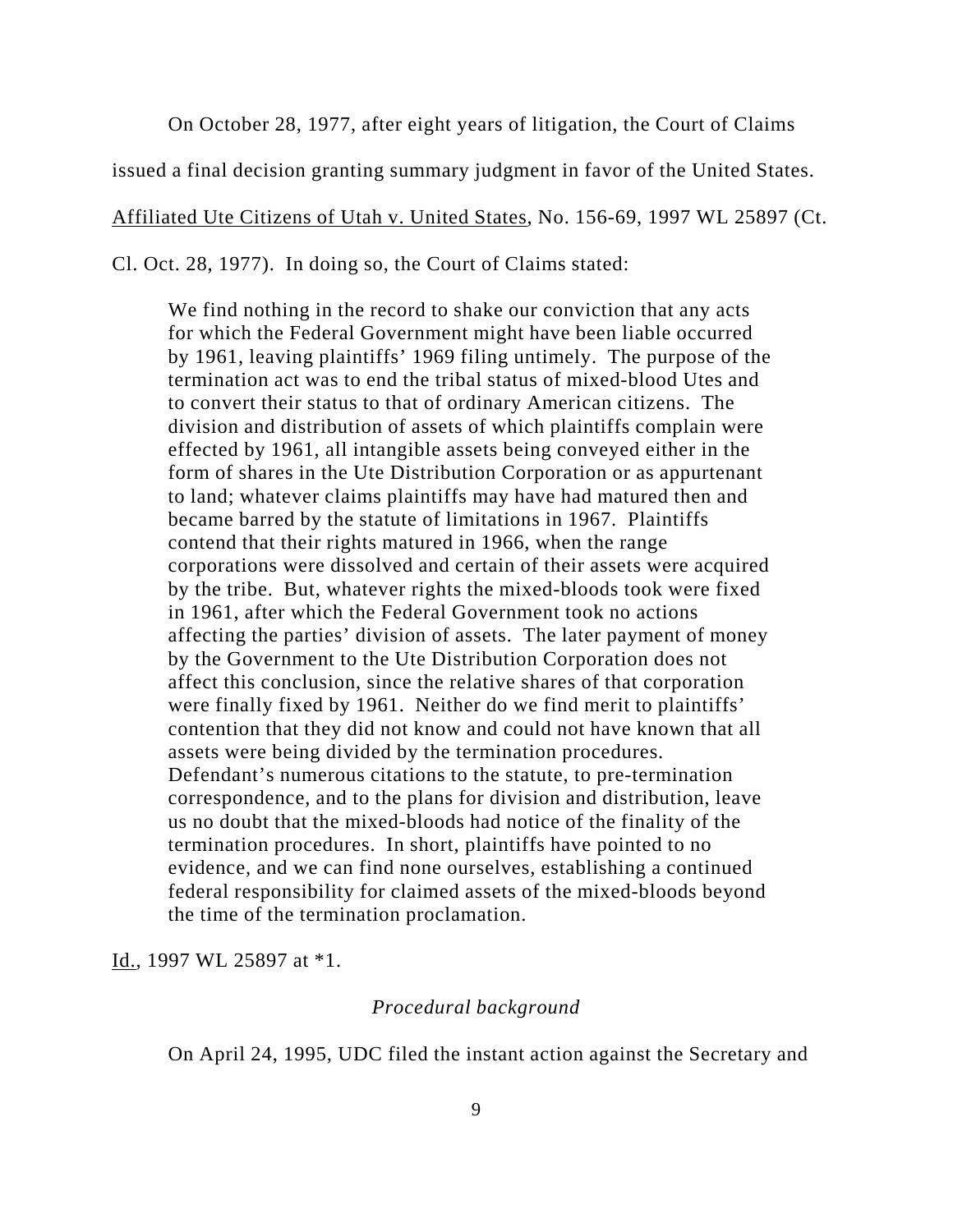the Tribe seeking a declaration of "the parties' rights and obligations under the" UPA. App. at 57. UDC alleged that "[t]he Plan for Division . . . did not provide for an equitable and practicable distribution of water rights, with the possible exception of rights of use of water which were then being beneficially used on the lands distributed," and "did not and could not fully address tribal water rights, because the nature and extent of tribal water rights was unknown." Id. at 62. UDC further alleged that, "[a]t the time of distribution, tribal water rights were not adjudicated, liquidated, defined or quantified, and they remained under the trust responsibility of the United States in accordance with the" UPA. Id. Continuing, UDC alleged that "[f]rom time to time since the passage of the [UPA], the UDC and its agents ha[d] asserted mixed-blood rights to water on the Ute Reservation and ha[d] been informed . . . that the Secretary d[id] not acknowledge such rights." Id. at 67. Based upon these allegations, UDC sought a declaration "that certain water rights were not partitioned; that they remain in trust for the benefit of mixed-blood and full-blood members of the Tribe; and that they are subject to joint management by the [UDC] and the Tribal Business Committee under the supervision of the Secretary . . . ." Id. at 69-70.

The Tribe and the Secretary each moved to dismiss the action arguing, in pertinent part, that UDC's claims were time-barred. On July 26, 1996, the district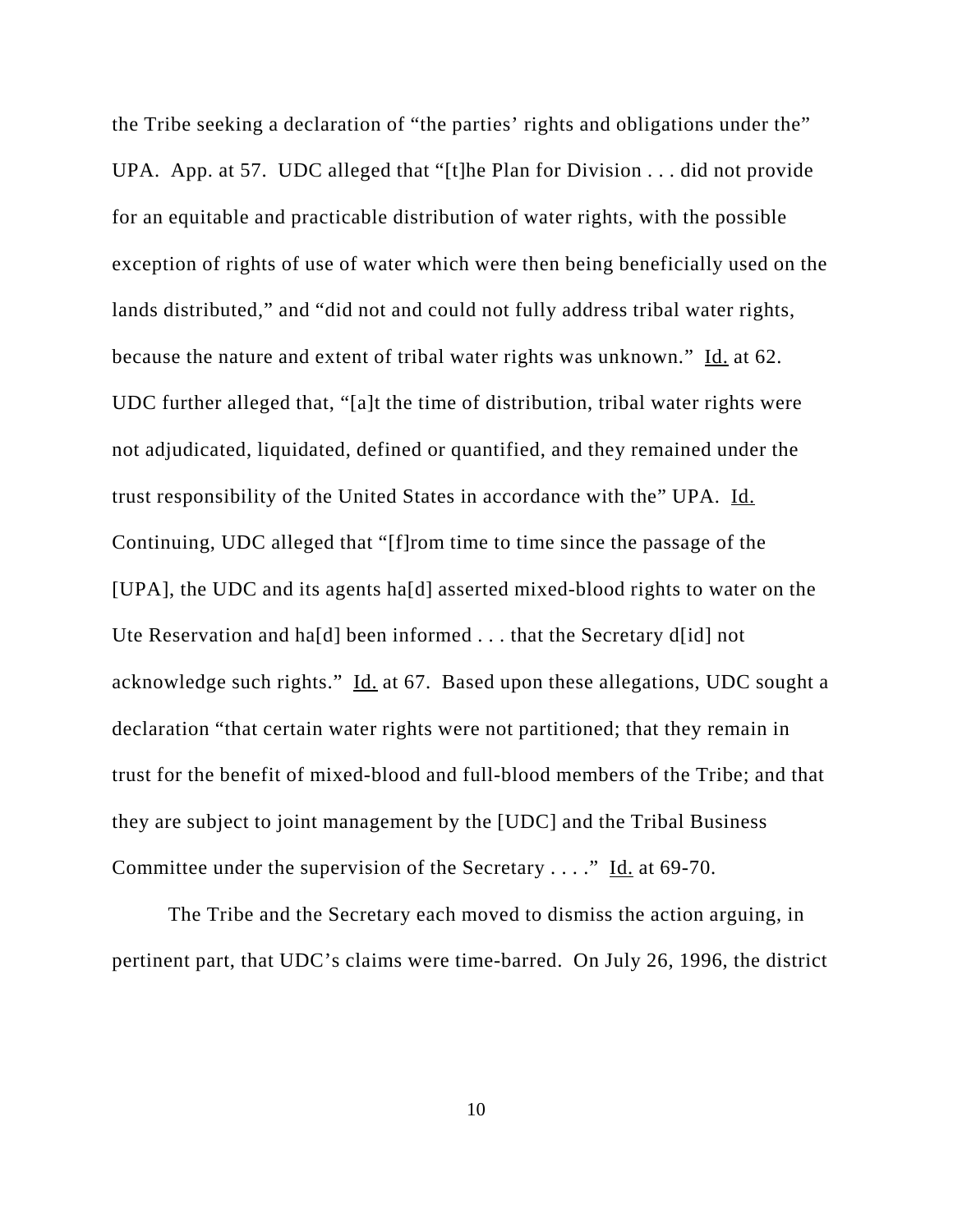court denied the Tribe's motion<sup>4</sup>, stating, in pertinent part:

[T]here is no single, discrete event associated with the UPA that has given rise to a cause of action and triggered any attendant limitations period foreclosing this action . . . . [I]f this court were to conclude that certain tribal water rights were not partitioned and are an indivisible asset, then the Ute Tribe and the Secretary of the Interior would each be found to have an ongoing duty to ensure the UDC was properly included at all times in the joint management of that asset. Thus, any breach at any time of the continuing responsibility of the Secretary or the Tribe could trigger a cause of action; hence, a declaratory judgment defining a party's rights under the UPA may properly be sought at any time while the federally supervised joint management scheme is in effect.

Ute Distr. Corp. v. Sec'y of Interior, 934 F. Supp. 1302, 1313 (D. Utah 1996).<sup>5</sup>

On March 5, 1997, the district court remanded UDC's claims to the

Secretary "for final action and decision," and "retain[ed] jurisdiction of th[e]

matter pending final decision by the" Secretary. App. at 50. On remand, the

Secretary, after reviewing the parties' supplemental submissions, issued a twenty-

two page letter "conclud[ing] that the tribal water rights of the Ute Indian Tribe

were an asset susceptible to equitable and practical distribution and that this asset

<sup>&</sup>lt;sup>4</sup> Although the district court ruled on the Tribe's motion to dismiss, there is no indication in the record on appeal that the district court ever ruled on the Secretary's motion to dismiss.

<sup>&</sup>lt;sup>5</sup> The Tribe appealed a separate portion of the district court's order "ruling" that the Tribe's immunity was waived by provisions of the" UPA. Ute Distrib. Corp. v. Ute Indian Tribe, 149 F.3d 1260, 1261 (10th Cir. 1998). On July 29, 1998, this court reversed that ruling and remanded the matter to the district court "to determine whether the tribal corporate entity [wa]s both a named and proper defendant in this case." Id. at 1269. That issue was rendered moot shortly thereafter when the Tribe moved and was allowed by the district court to intervene as a matter of right, and alternatively by permission.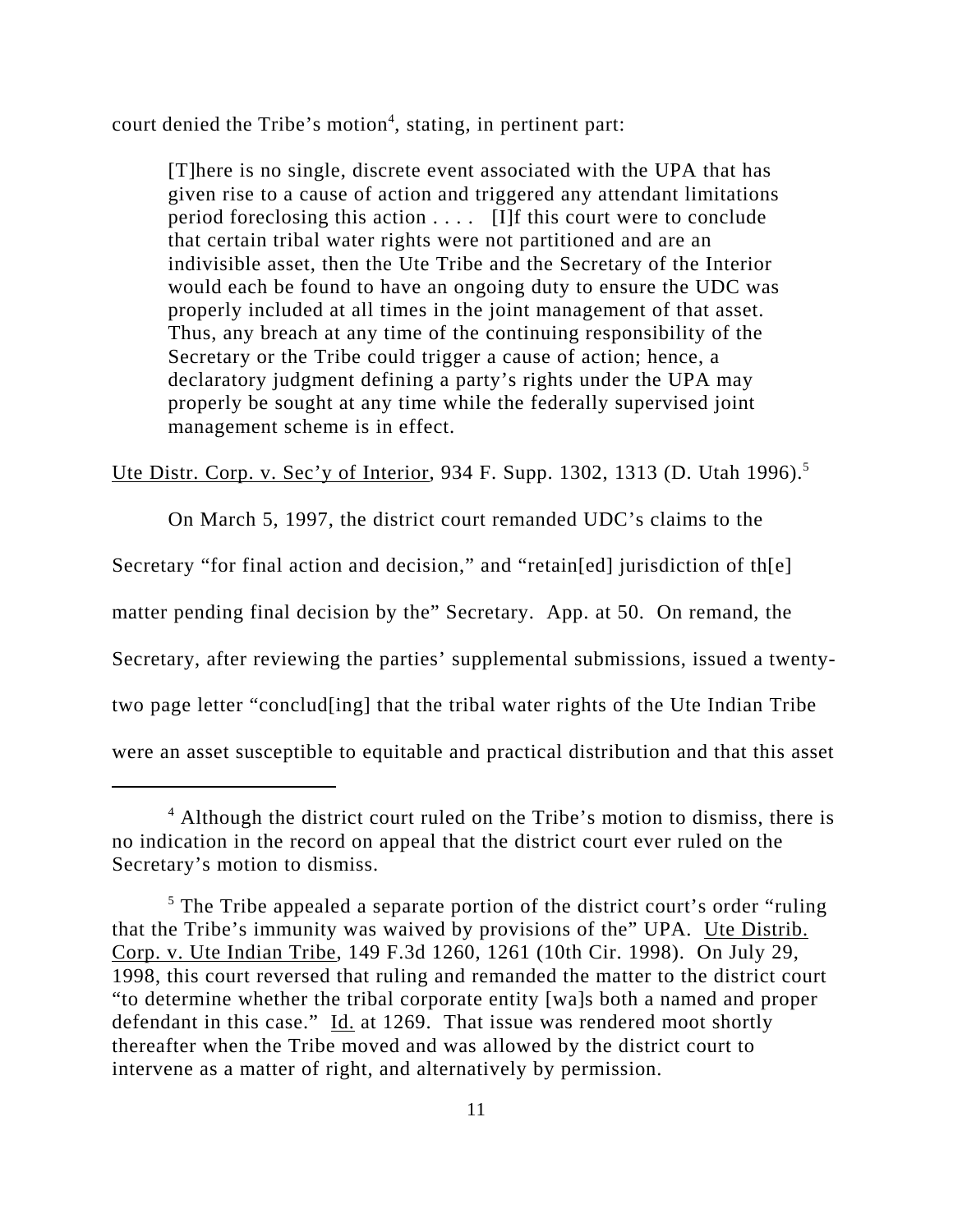was in fact divided and distributed." Id. at 1370.

Upon return to the district court, UDC challenged the Secretary's decision, in pertinent part, on the grounds that "the Bureau of Indian Affairs . . . failed to provide the UDC access to various documents that the UDC believed would affect the outcome of the 1998 decision." Id. at 1311. On March 24, 2001, the district court again remanded the case for further proceedings before the Secretary. Id. at 1578.

On February 3, 2004, the Secretary issued a second decision (the 2004 Decision) concluding that "UDC failed to provide any evidence or argument which warrant [ed] changing the rationale or conclusions of the 1998 Decision." Id. at 1312. In particular, the Secretary rejected UDC's argument that the Tribe's unquantified Winters<sup>6</sup> water rights were water rights "claims" not susceptible of division, and instead concluded that such water rights were vested rights, established when the reservation was created, and that they were capable of being partitioned in a reasonable manner based on the division and distribution of the reservation's lands. The Secretary further concluded that the documents in the

<sup>&</sup>lt;sup>6</sup> The term "Winters water rights" derives from the case of Winters v. United States, 207 U.S. 564 (1908). Such rights "are federally created and spring from the act of reserving lands for a particular purpose, such as transforming nomadic Indians into productive agrarians or promoting Indian self-sufficiency." Hackford v. Babbitt, 14 F.3d 1457, 1461 n.3 (10th Cir. 1994). Thus, such rights "have a priority date as of the date of establishment of the reservation  $\dots$ ." Id. Further, such rights, "[u]nlike most other water rights, . . . are neither created by use nor lost by nonuse." Id.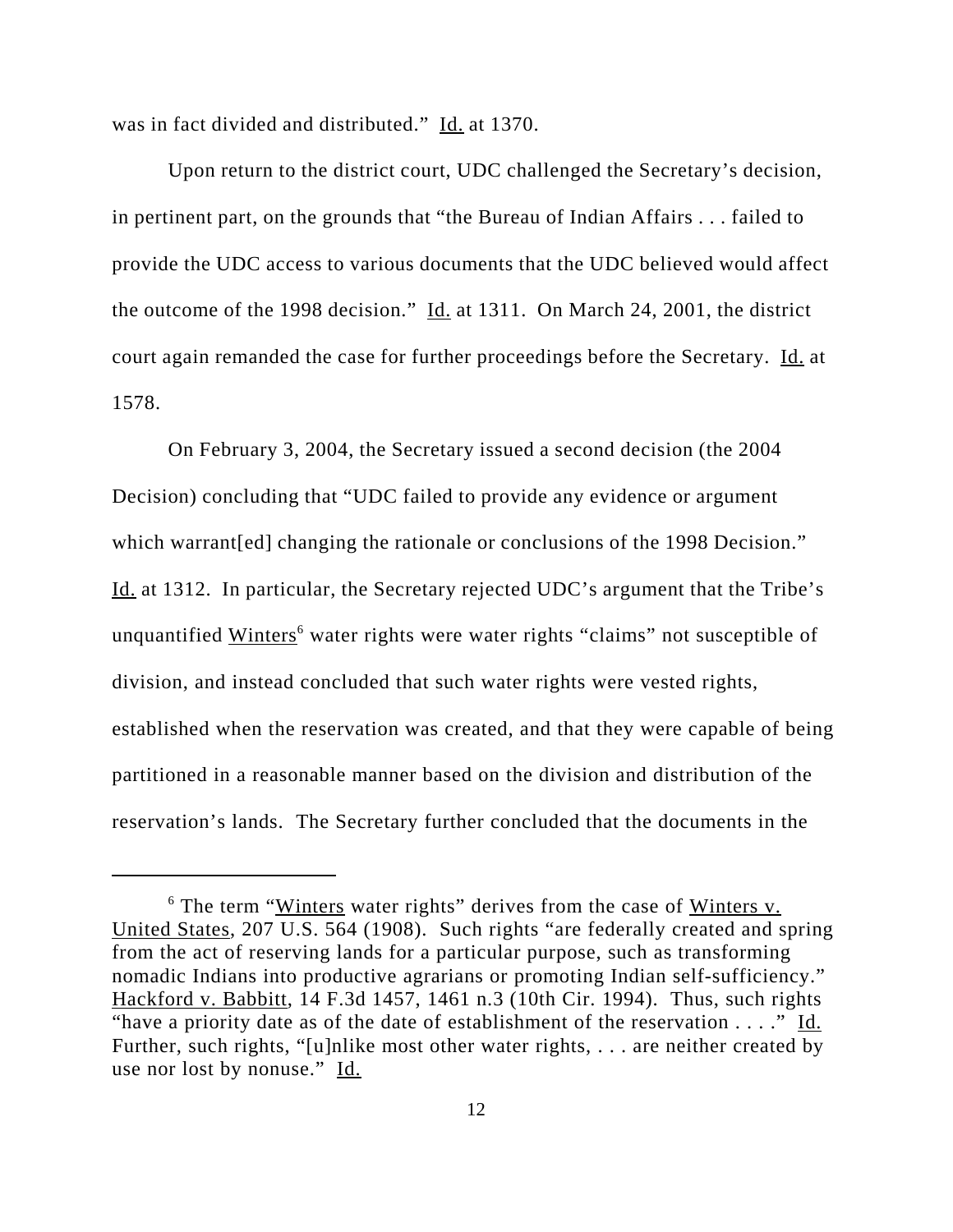administrative record "clearly show[ed] that Tribal water rights and water rights claims were susceptible to equitable and practicable distribution under the UPA and in fact were so divided and distributed pursuant to the UPA." Id. at 1326.

The matter again returned to the district court. UDC amended its complaint to add claims challenging the Secretary's 2004 Decision. The Tribe and the Secretary responded, in part, by filing a joint pleading reasserting that UDC's action was time-barred. District Court Docket #272 at 9-11.

On June 2, 2008, the district court issued a memorandum decision affirming the Secretary's 2004 Decision. In doing so, the district court concluded that the tribal reserved water rights were both an asset susceptible to equitable and practicable distribution in 1961 and were in fact divided pursuant to the UPA. The district court also, in the final section of its memorandum opinion and decision, rejected the defendants' statute of limitations arguments, concluding that the earlier denial of the Tribe's motion to dismiss represented the law of the case.<sup>7</sup> Supp. App. at 76-77. On June 3, 2008, the district court entered judgment

 $7$  Due to the length of time that elapsed between the filing of UDC's original complaint and the ultimate resolution of the case in district court, the district judge who issued the June 2, 2008 memorandum opinion and decision was different than the one who initially ruled on the Tribe's motion to dismiss in 1996. The second judge expressly stated that he found the defendants' statute of limitations argument "compelling," Supp. App. at 76, but nevertheless concluded he was bound, under the law of the case doctrine, by the first judge's ruling. Id. at 77.

We need not decide whether the second judge was somehow bound by the first judge's ruling because, in any event, "a district court's adherence to law of (continued...)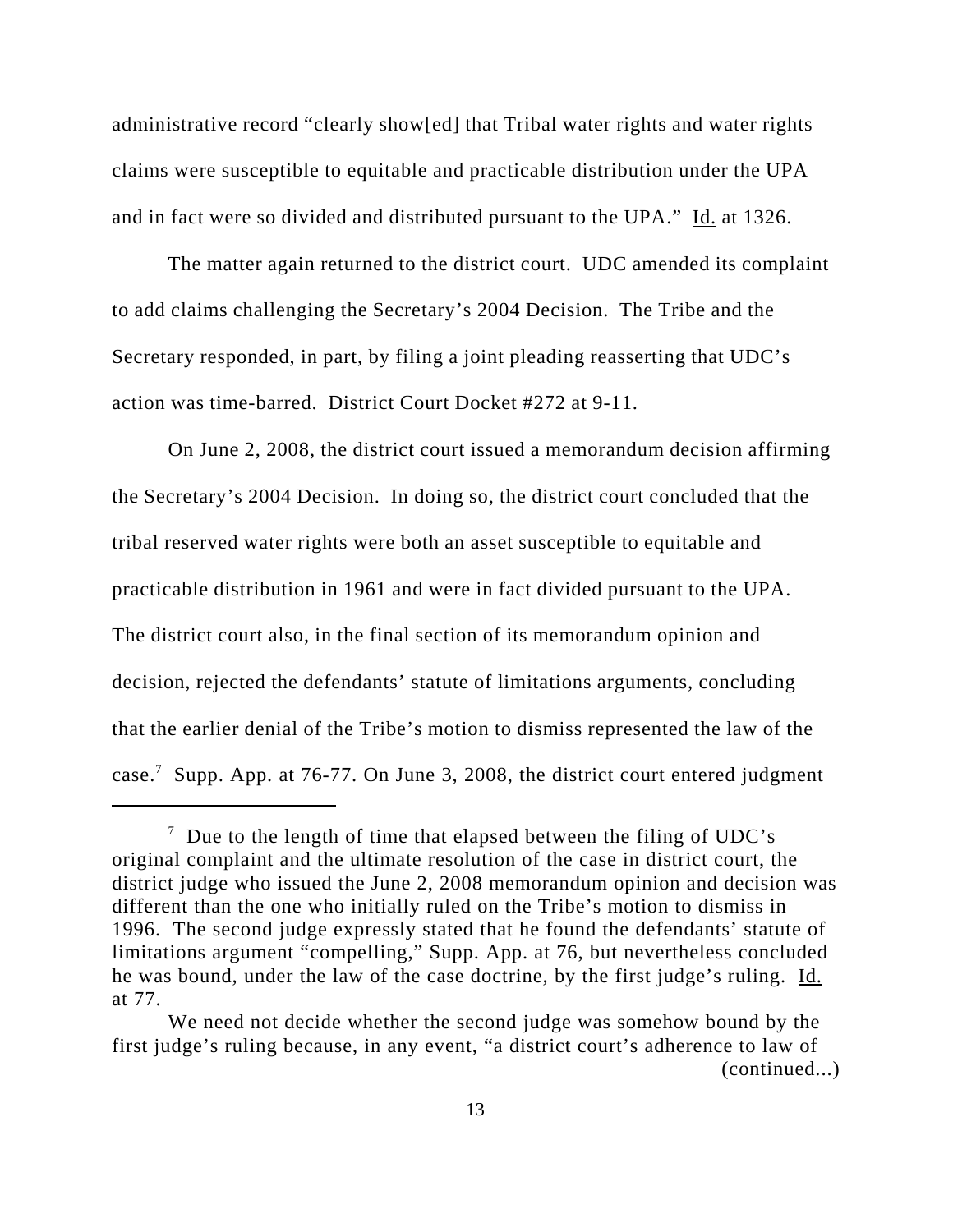in favor of defendants. On July 22, 2008, the district court entered an amended judgment affirming the Secretary's 1998 and 2004 decisions, and dismissing with prejudice UDC's second amended complaint.

#### II

#### *Timeliness of UDC's action - 28 U.S.C. § 2401(a)*

Defendants assert, and we agree, that the threshold question we must address is whether the district court erred in denying defendants' motions to dismiss UDC's action as untimely under 28 U.S.C. § 2401(a). Although UDC asserts that the issue is moot due to defendants' failure to file a cross-appeal challenging the district court's rulings, UDC is mistaken. An appellee may, without filing a cross-appeal, "'urge in support of a decree any matter appearing in the record, although his argument may involve an attack upon the reasoning of the lower court,' but may not 'attack the decree with a view either to enlarging his own rights thereunder or of lessening the rights of his adversary.'" El Paso Natural Gas v. Neztsosie, 526 U.S. 473, 479 (1999) (quoting United States v. Am. Ry. Express Co., 265 U.S. 425, 435 (1924)); see 15A Charles Alan Wright, Arthur

 $7$ (...continued)

the case cannot insulate an issue from appellate review  $\dots$ ." Christianson v. Colt Indus. Operating Corp., 486 U.S. 800, 817 (1998). In other words, as there has been no prior ruling by this court or the Supreme Court in this case regarding the statute of limitations issue, we are not bound by any restriction that the law of the case doctrine may impose. See United States v. Monsisvais, 946 F.2d 114, 115-16 (10th Cir. 1991) (explaining the law of the case doctrine; citing Arizona v. California, 460 U.S. 605, 618 (1983)).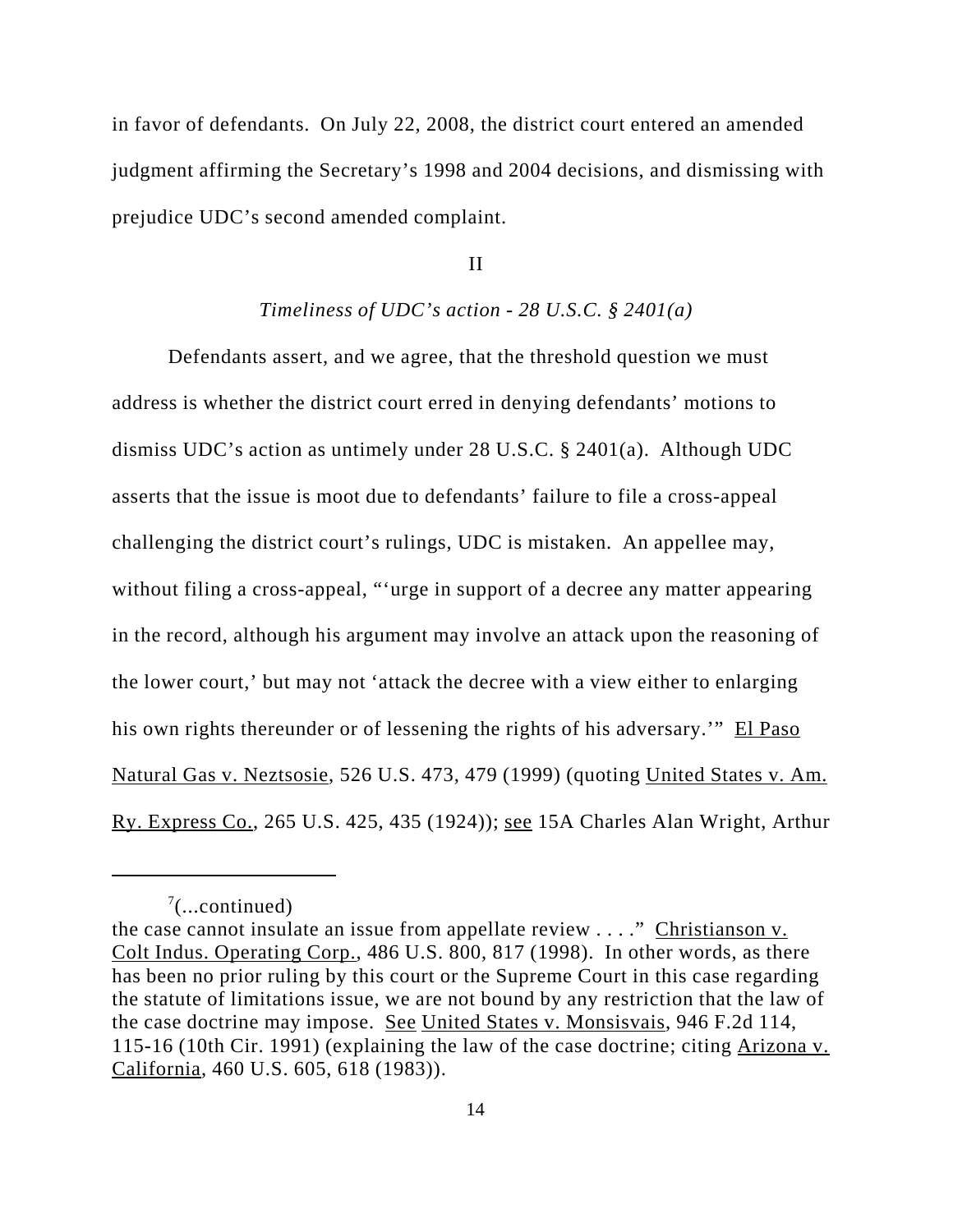R. Miller & Edward H. Cooper, Federal Practice and Procedure §3904, at 199-201 (1992) ("Cross-appeal is unnecessary even with respect to matters that have been put aside by the district court, or matters that have been explicitly rejected by the district court."). Defendants' statute of limitations argument falls within the former category because, although it involves an attack on the district court's reasoning in denying the defendants' motions to dismiss, it is neither intended to enlarge defendants' own rights or lessen the rights of UDC. Instead, defendants' statute of limitations argument merely provides an alternative rationale, based on materials well developed in the record, for affirming the dismissal of UDC's claims for relief. We therefore proceed to review the § 2401(a) issue de novo. UOP v. United States, 99 F.3d 344, 347 (9th Cir. 1996) (holding that § 2401(a) statute of limitations issue "must be reviewed de novo"); see Forest Guardians v. United States Forest Serv., — F.3d —, 2009 WL 2915022, at \*4 (10th Cir. Aug. 26, 2009) ("We review de novo the district court's jurisdictional conclusion.").

Section 2401(a) provides, in pertinent part, that "every civil action commenced against the United States shall be barred unless the complaint is filed within six years after the right of action first accrues." 28 U.S.C. § 2401(a). Determination of the accrual date of an action is critical for purposes of applying § 2401(a). "A claim against [the] United States first accrues on the date when all events have occurred which fix the liability of the Government and entitle the claimant to institute an action." Izaak Walton League of Am., Inc. v. Kimbell,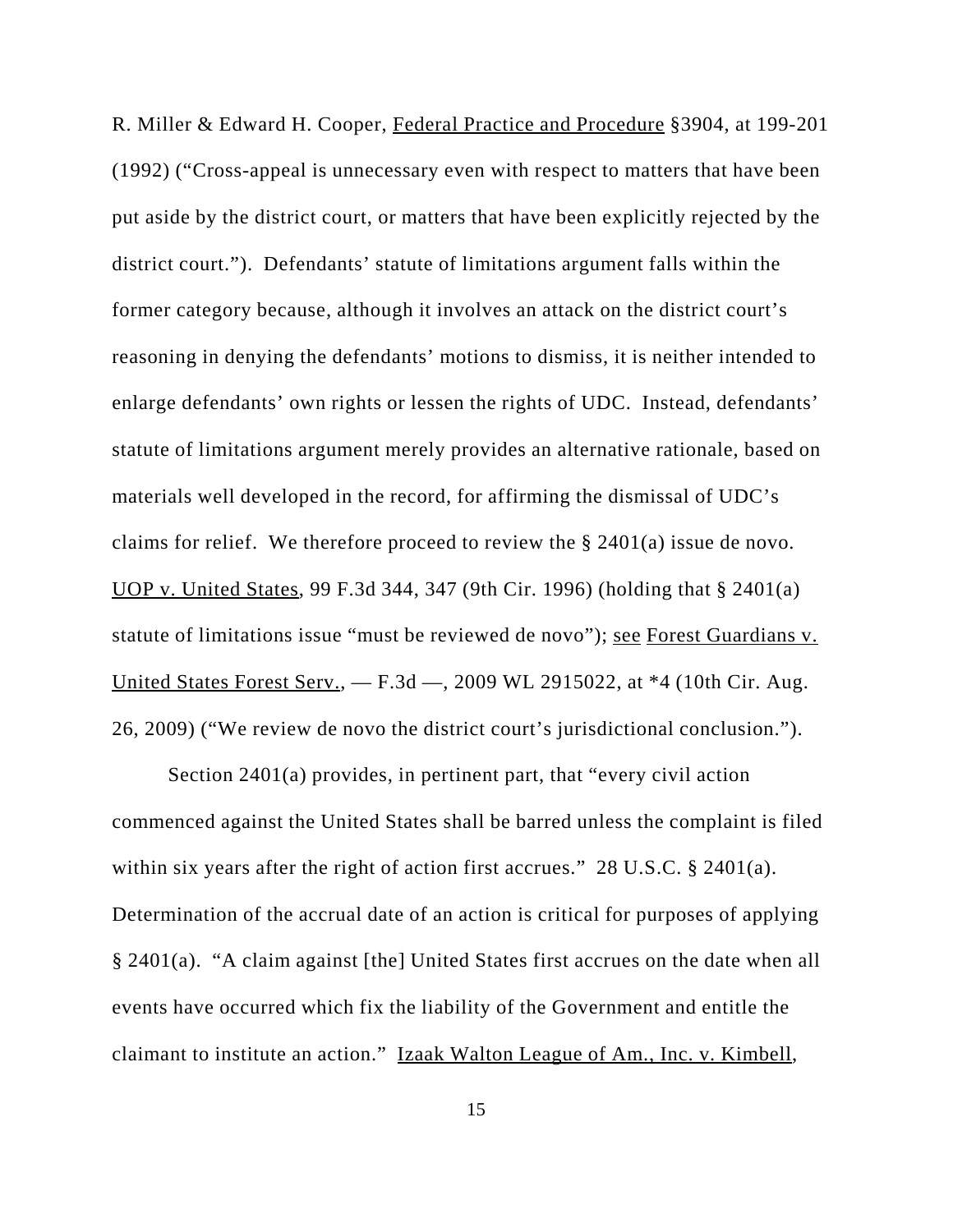558 F.3d 751, 759 (8th Cir. 2009) (internal quotation marks and alterations omitted); see Felter v. Kempthorne, 473 F.3d 1255, 1259 (D.C. Cir. 2007) ("Actions usually accrue when they come into existence.") (internal quotation marks and brackets omitted).

UDC argues, as it did below, that its action is necessarily timely because the Secretary had, and continues to have, a continuing duty to properly manage any undistributed assets, including what UDC claims were the undistributed water rights and water rights claims, which it asserts are now held in trust for the mixed-bloods. We reject this argument. UDC's original complaint sought a declaration "that certain water rights were not partitioned; that they remain in trust for the benefit of mixed-blood and full-blood members of the Tribe; and that they are subject to joint management by the [UDC] and the Tribal Business Committee under the supervision of the Secretary . . . ." App. at 69-70. Assuming, for purposes of argument, that this constitutes a valid claim, it does not in any way allege that the Secretary mismanaged assets in his possession or otherwise violated his fiduciary duties to the mixed-bloods. Indeed, this allegation effectively concedes, consistent with the language of the UPA itself, that UDC itself was responsible, together with the Tribal Business Committee, for directly managing any undivided assets. 25 U.S.C. § 677i (providing that "all other assets not susceptible to equitable and practicable distribution [were to] be managed jointly by the Tribal Business Committee and the authorized

16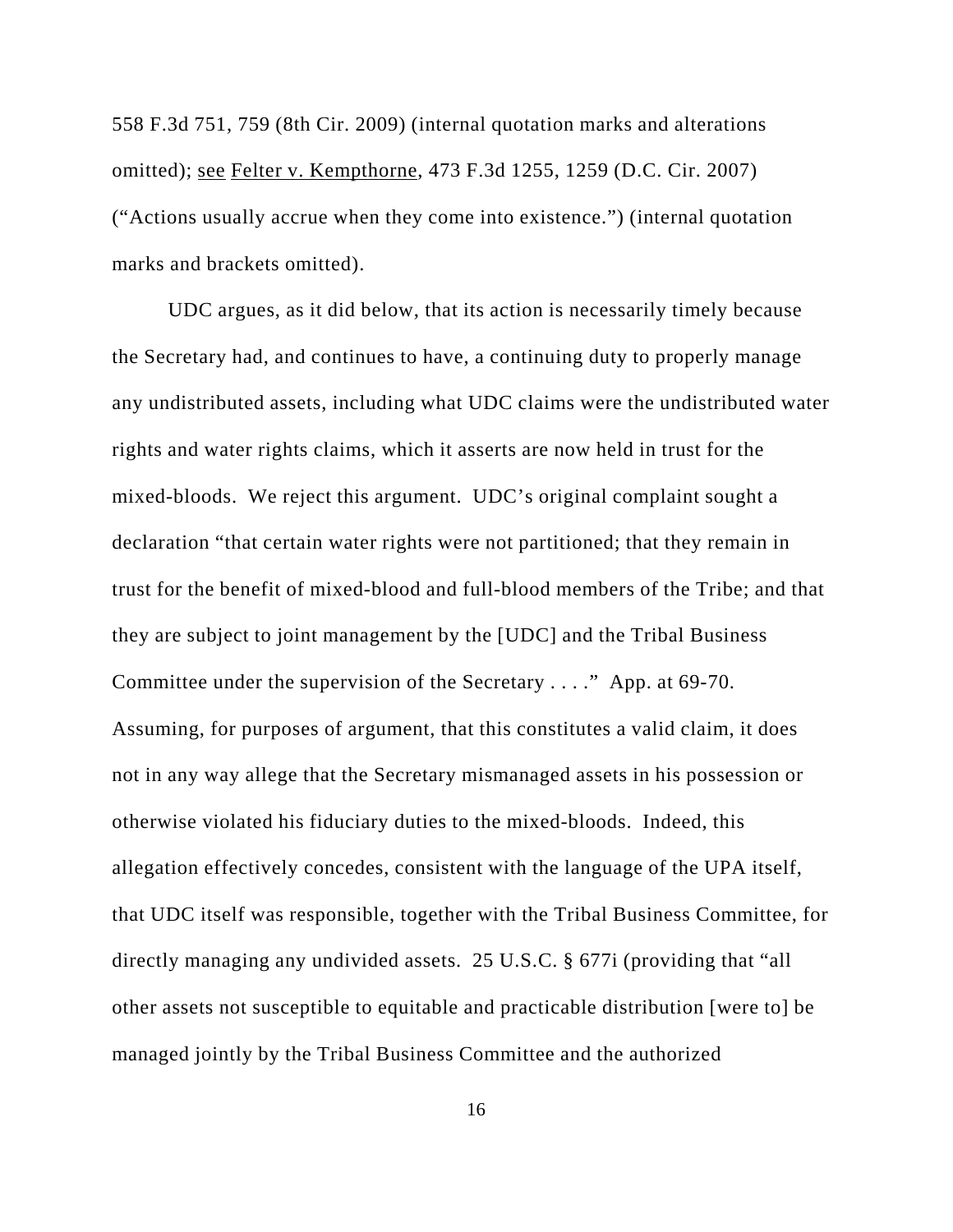representatives of the mixed-blood group," i.e., UDC). Moreover, as noted by the Secretary, "the continuing wrong doctrine 'cannot be employed where the plaintiff's injury is definite and discoverable and nothing prevented plaintiff from coming forward to seek redress.'" Sec'y Br. at 34 (quoting Tiberi v. Cigna Corp., 89 F.3d 1423, 1431 (10th Cir. 1996) (internal quotation marks omitted)). Thus, UDC cannot rely on the continuing wrong doctrine to save its action from being dismissed as untimely. Cf. Catawba Indian Tribe of S.C. v. United States, 982 F.2d 1564, 1572-73 (Fed. Cir. 1993) (rejecting similar continuing duty argument).

The Secretary argues that "UDC's claim regarding the division or lack thereof of tribal water rights came into existence no later than the Secretary's termination of the mixed-bloods in 1961," by which time "the full-blood and mixed-blood groups had agreed which assets were susceptible to division and had developed plans to divide and distribute the assets equitably, and the Secretary had approved the plans." Sec'y Br. at 31. Further, the Secretary notes, "numerous actions from 1960 forward put UDC on notice that the United States and the Tribe did not recognize UDC as holding an interest in the Tribe's water and water rights . . . ." Id. at 32.

We find the Secretary's arguments compelling. Contrary to the conclusion reached by the district court, there was, indeed, a "single, discrete event associated with the UPA that has given rise to a cause of action and triggered any attendant limitations period foreclosing this action . . . ." Ute Distr. Corp., 934 F.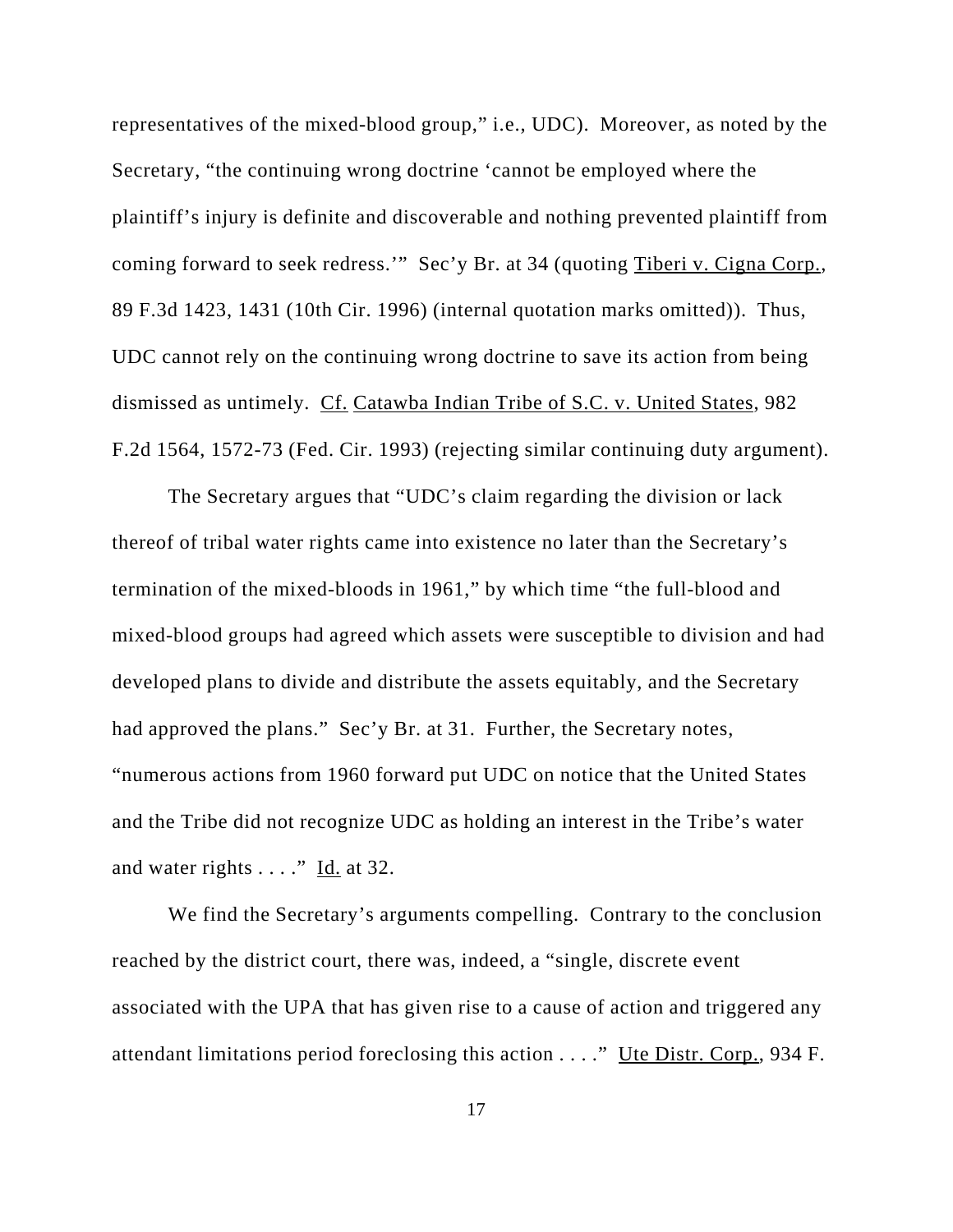Supp. at 1313. That event was the Secretary's approval of the Plan of Division. At that point in time, all of the Tribe's assets were either divided between the mixed-bloods and the full-bloods, or retained by the United States on behalf of, and to be jointly managed by, the mixed-bloods and full-bloods. As a result, the mixed-bloods knew or should have known that any claims asserting improper division of those assets would need to be filed within six years of the date of the Secretary's approval of the Plan of Division. Cf. Catawba Indian Tribe, 982 F.2d at 1572-73 ("The breach of the Government's duty would have been evident in the way in which the Government implemented the [Catawba Indian Tribe Division of Assets] Act.").

Moreover, as asserted by the Secretary, numerous events have occurred since the time of the Secretary's approval that establish UDC either knew or should have known of the claim it originally sought to assert in this action. Most notably, in March of 1969, AUC (the mixed-bloods' representative in the UPA's division process) filed suit in the United States Court of Claims alleging that the federal government had failed to properly divide under the UPA the Tribe's assets including, in particular, the Tribe's water rights. In other words, an entity closely aligned with UDC and acting on behalf of the mixed-bloods filed suit alleging a claim similar, if not identical, to the one now asserted by UDC.

Because we conclude that UDC's action was untimely, we AFFIRM the district court's dismissal of UDC's action with prejudice and REMAND only for